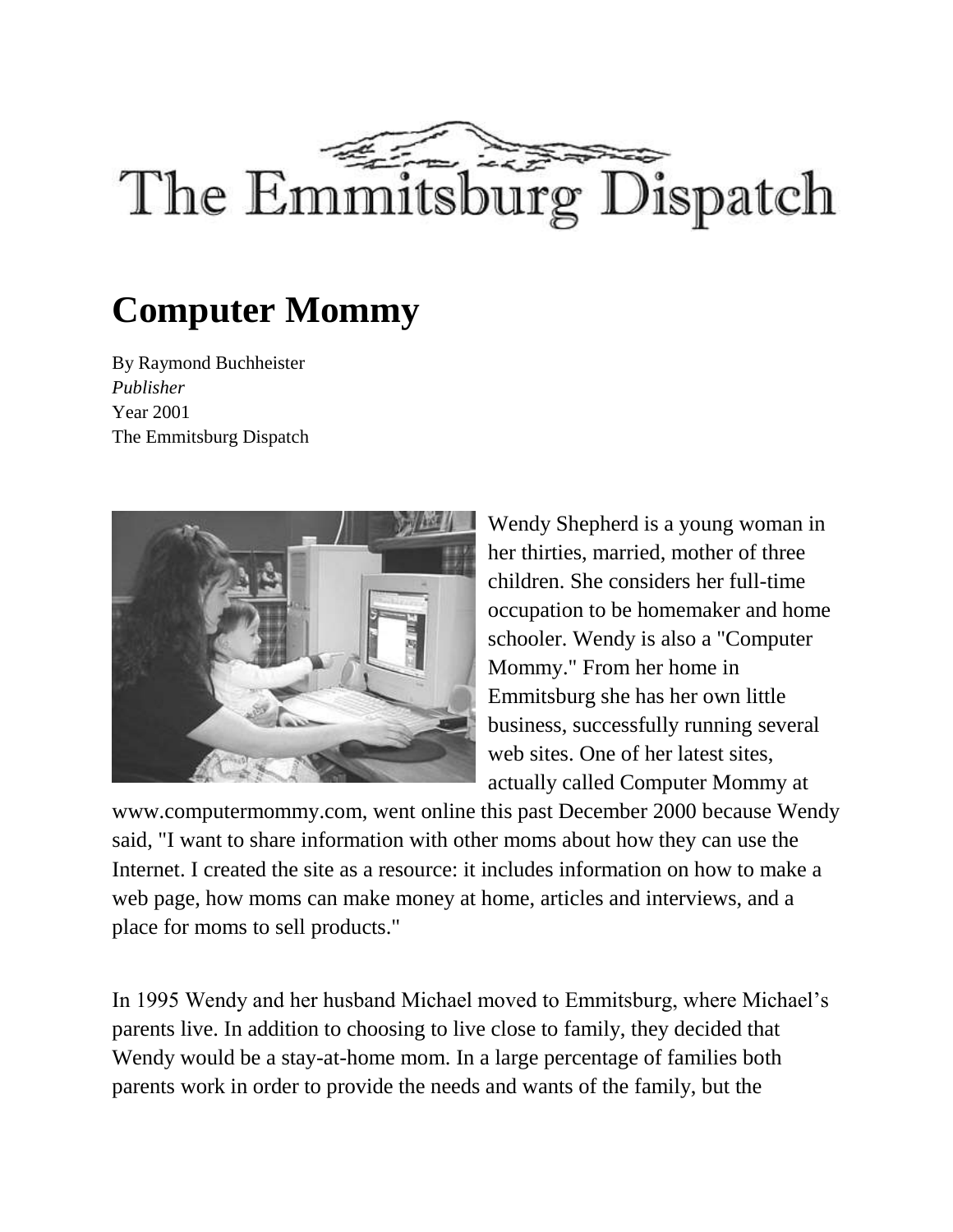Shepherds demonstrate how a family can have a full-time mother and still make a little extra money on the side too. Like most average Americans, Wendy and Michael look forward to owning their own home and they are currently saving for this dream.

Wendy became interested in the computer when she and her husband were introduced to it by her father-in-law. They viewed the computer as useful in that they could use it to do their budget, play games, play music, and learn something new. It wasn't a necessity but they considered it more an entertainment saying, "It seemed more interesting than watching television." When they purchased their first computer they had two little ones. Like most mothers with children Wendy's day is pretty full so this became her entertainment during the children's naptime or at night when they were in bed. She found the computer fascinating and started playing with the previously installed programs. Eventually the Shepherds decided to get on the Internet and Wendy said, "I felt overwhelmed at first as there was suddenly a flood of information right at my fingertips! I began to read about different people and their families, I found other moms to talk to, and it seemed I learned everything under the sun."

After a while Wendy noticed that regular people, not just big businesses, were making web sites. At that time her Internet provider was America Online (AOL) and she realized that there was a way to make a web page on AOL for free. Both Wendy and Michael took on the venture of making a web page together, filling each other in on what they learned. When they saw something on someone else's web site that they liked they wanted to see how it was done so they could adopt similar ideas for their own site. They realized the code wasn't hard to learn, Wendy said: "Easier than another country's foreign language." She said one trick is to use the view command at the top of the Internet browser to do a view source to see the code and commented it's a good foundational tool for learning.

Wendy launched into the Internet in February 1999 with her first major site "TipzTime". TipzTime (derived from Tips Time) at www.tipztime.com was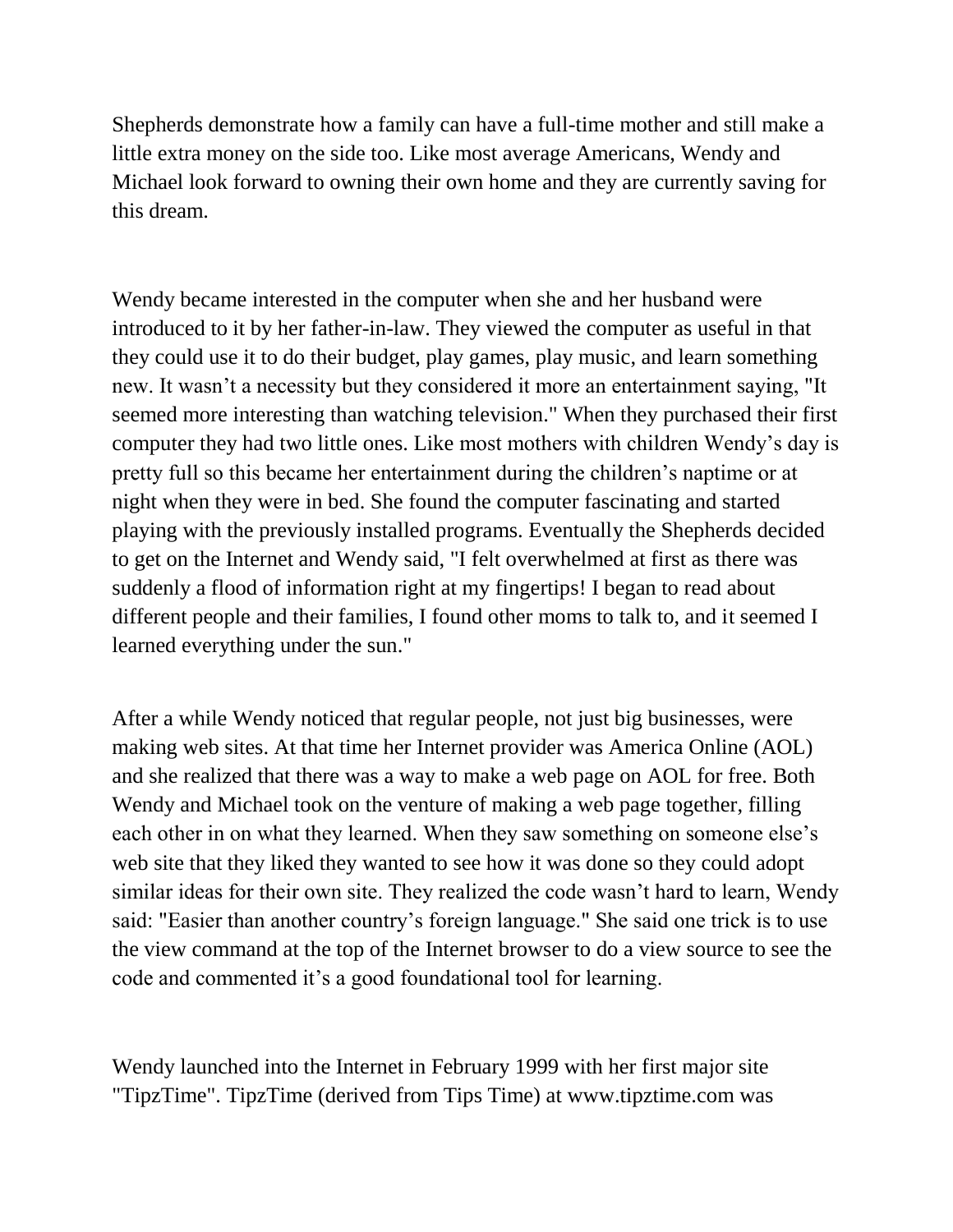created because the household and garden tips she was posting on her personal web page became very popular. She created the site to be a useful resource comprised of just these good tips and reading material. Eventually she added craft ideas and chore charts as well. Wendy, continuing to learn, realized she could incorporate money-making features in her site through an affiliate marketer such as "LinkShare," in which she could be paid by merchants when someone would "click through" her site to theirs. If someone would buy something she would be paid a percentage of sale, or "pay per lead" if someone signs up for something, like a catalog. Web sites have to go through an approval process in order for reputable companies to advertise there. Because of the quality of her sites she is an approved advertiser for L.L. Bean. Wendy also feels the company L.L. Bean is one of quality and worth promoting so it fosters a working environment. TipzTime has become a success story for Wendy, getting on average about 25,000 visitors weekly. If you compare her web site's visitors to the foot traffic of the local grocery store the Jubilee, which is visited most in Emmitsburg, her site gets double or triple the visitors.

TipzTime has become an image link on the front page of the community site Emmitsburg.net. According to Mike Hillman, the creator of the site which celebrates its one-year anniversary this April: "Emmitsburg.net and TipzTime operate in a collaborative manner. Unlike other sites that can be linked to from Emmitsburg.net, TipzTime is the only for-profit web site that has its image on the site, and it's the only for-profit site that, when clicked on, opens in the same window." As in all collaborative efforts, both sides benefit. Wendy provides content material for Emmitsburg. net by way of this link to her site, and TipzTime utilizes articles from Emmitsburg.net, providing exposure for the authors to her site visitors. Because of these articles it provides exposure to Emmitsburg and draws people over to Emmitsburg.net from her site providing "traffic." Hillman said, "On average, Wendy sends Emmitsburg.net 200 of its 1000 visitors daily."

Of their collaboration, Wendy recalls, "I wanted to support the people who write articles in Emmitsburg and bring traffic to the Emmitsburg site. I live in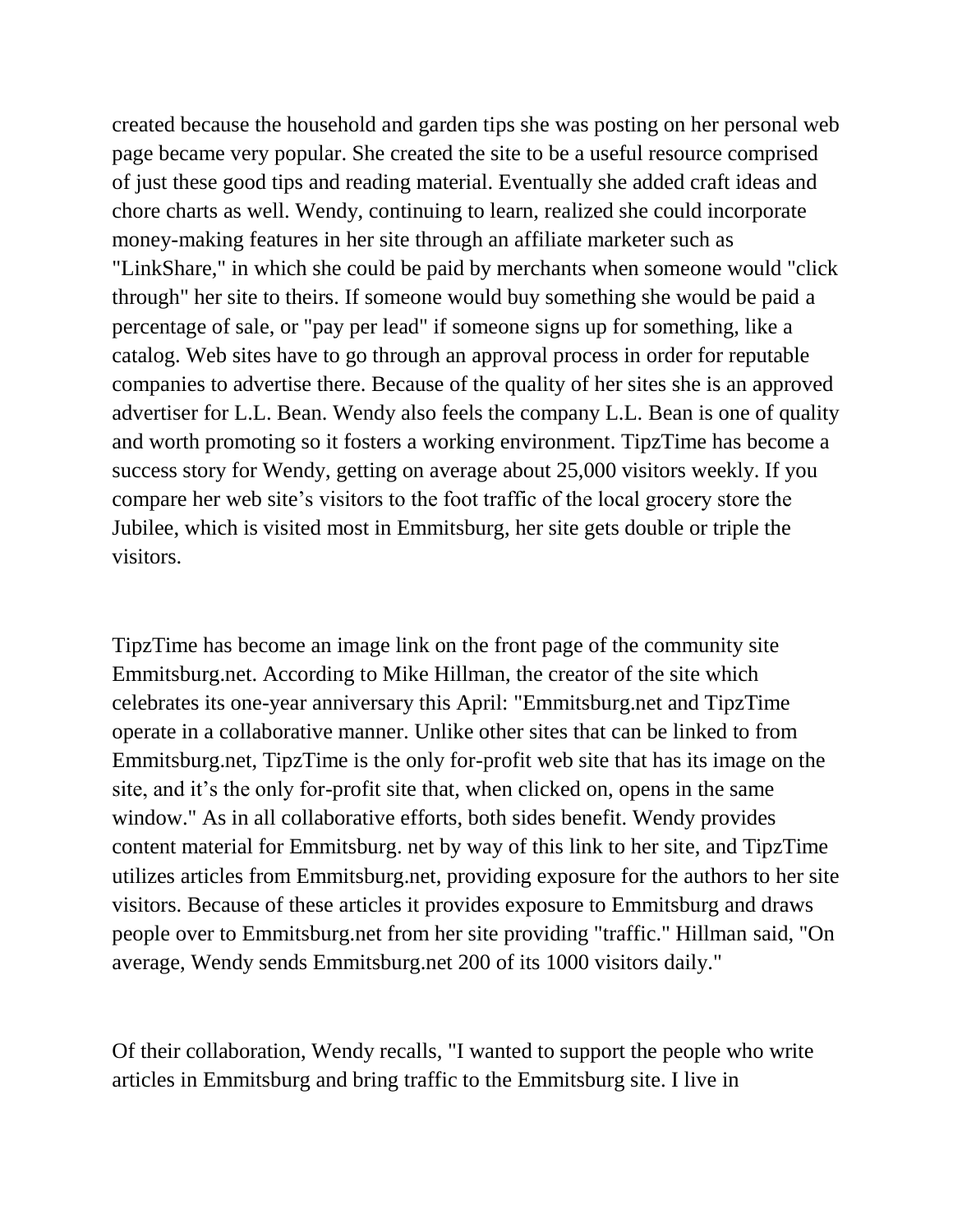Emmitsburg, and I love this quaint town. I wanted to contribute some recognition to the people of the community."

Wendy, wanting to share her success by launching her site Computer Mommy said, "Anyone can do what I'm doing. You don't have to go to school for it." Wendy has two years of community college, none of which consisted of any computer training. In an encouraging tone Wendy said, "There are a mass amount of free reliable resources online that you can learn from. Also, there are many moms and dads that work out of their homes on their computers. We all network to promote and learn from each other." Wendy also provides services for those who don't want to develop a web site themselves but just want to run one. She creates web sites doing everything from writing the hypertext markup language (html code) to making buttons, banners, logos, and illustrations. She also does marketing and advertising as well as running newsletters. Wendy says she prefers, however, to do her favorite thing—creating graphics. According to Hillman, "All the graphics on Emmitsburg.net are the handiwork of Wendy." Wendy's accomplishments haven't been without trial. Like most individuals who spend any amount of time on a computer Wendy has experienced setbacks with computer down time. Recently she was in the process of creating a web site called "Computer Children" when she experienced a computer crash and lost her entire design. Losing ambition to continue she diverted her attention to a site she just launched February 2001 called "Chart Jungle." Chart Jungle at www.chartjungle.com is a site she created for home schoolers, teachers, and parents and contains charts. It will eventually incorporate articles, web sites, and information of related material. She intends to reconstruct her site Computer Children which will feature information about children's software and related children's sites on the Internet. The site will look similar to Computer Mommy and she hopes to have it available this summer.

Wendy continues her routine now with three boys: Erick age 7, Timothy age 5, and Mark 21 months. She has chosen to home school because she wants to spend as much time as possible with her children while they are growing up. She wants to